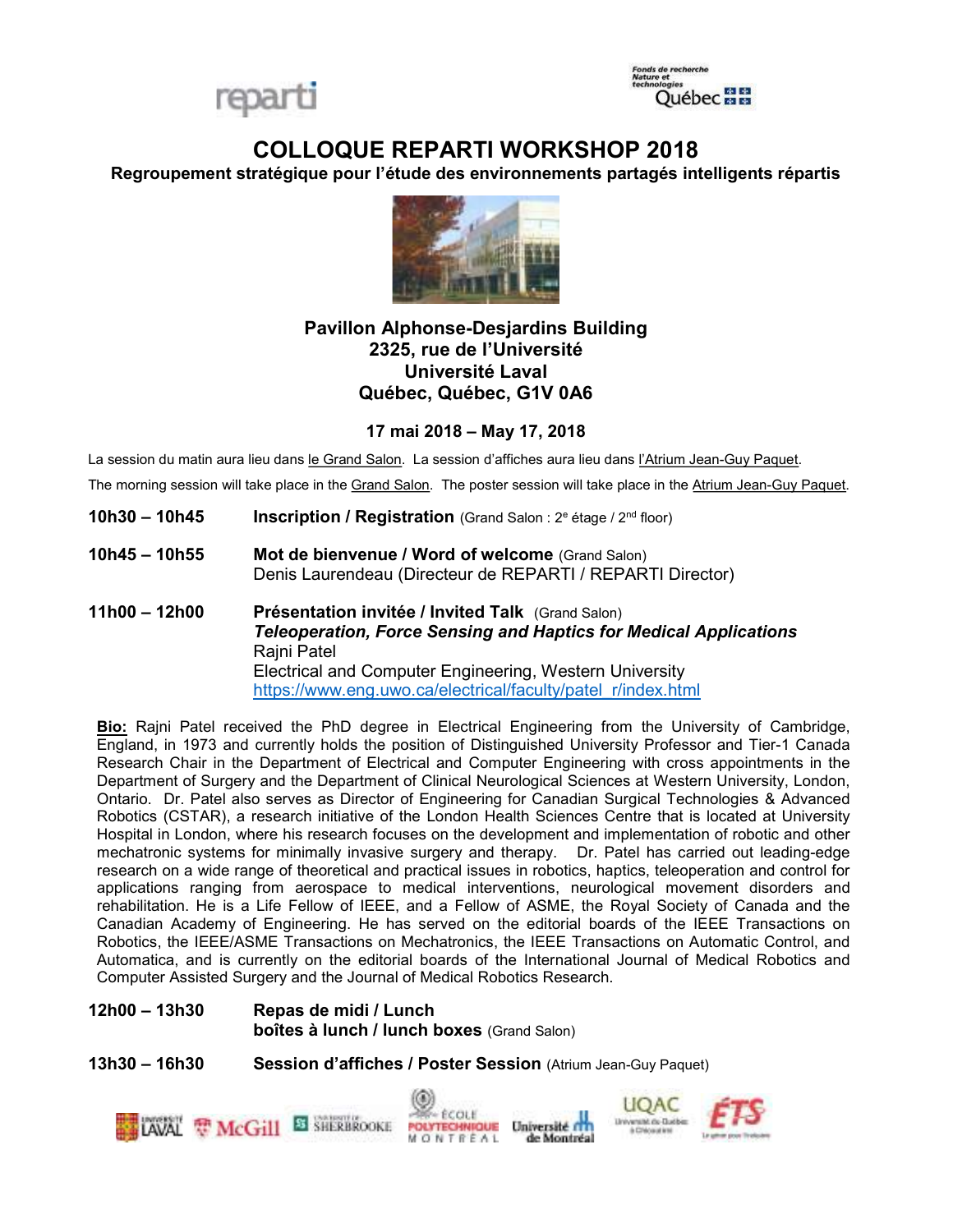

# Colloque REPARTI Workshop 2018 Affiches / Posters

### REPARTI : Perception

- 1. A Perceptual Measure for Deep Single Image Camera Calibration Yannick Hold-Geoffroy, Kalyan Sunkavalli, Jonathan Eisenmann, Matt Fischer, Emiliano Gambaretto, Sunil Hadap et Jean-François Lalonde
- 2. Fast Unsynchronized Unstructured Light Chaima El Asmi et Sébastien Roy

### REPARTI : Modélisation / Raisonnement / Apprentissage REPARTI : Modelling / Reasoning / Learning

- 3. Learning to Predict Indoor Illumination from a Single Image Marc-André Gardner, Kalyan Sunkavalli, Ersin Yumer, Xiaohui Shen, Emiliano Gambaretto, Christian Gagné et Jean-François Lalonde
- 4. Reconnaissance d'objets 3D Mohammed Ayoub Alaoui Mhamdi et Djemel Ziou
- 5. Improving the Robustness of Registration Algorithm in Complex Environments Philippe Babin, François Pomerleau et Philippe Giguère
- 6. Visual Object Tracking based on Siamese Networks Zhenxi Li, Guillaume-Alexandre Bilodeau et Wassim Bouachir
- 7. Classification of neurodegenerative diseases with gait features Imanne El Maâchi, Guillaume-Alexandre Bilodeau et Wassim Bouachir
- 8. Semi-supervised learning for intervertebral disk segmentation Nassim Guerroumi, Catherine Laporte et Farida Cheriet
- 9. Indoor Lighting Estimation from 3D Objects Henrique Weber, Donald Prévost et Jean-François Lalonde
- 10. Learning Features for Offline Handwritten Signature Verification using Deep Convolutional Neural Networks Luiz G Hafemann, Robert Sabourin et Luiz S. Oliveira
- 11. Diffusion Orientation Histograms (DOH) for Diffusion Weighted Image Analysis, Laurent Chauvin, Kuldeep Kumar, Christian Desrosiers, Jacques de Guise et Matthew Toews
- 12. Towards Operational Marker-Free Registration of Terrestrial Lidar Data in Forests Jean-François Tremblay et Martin Béland